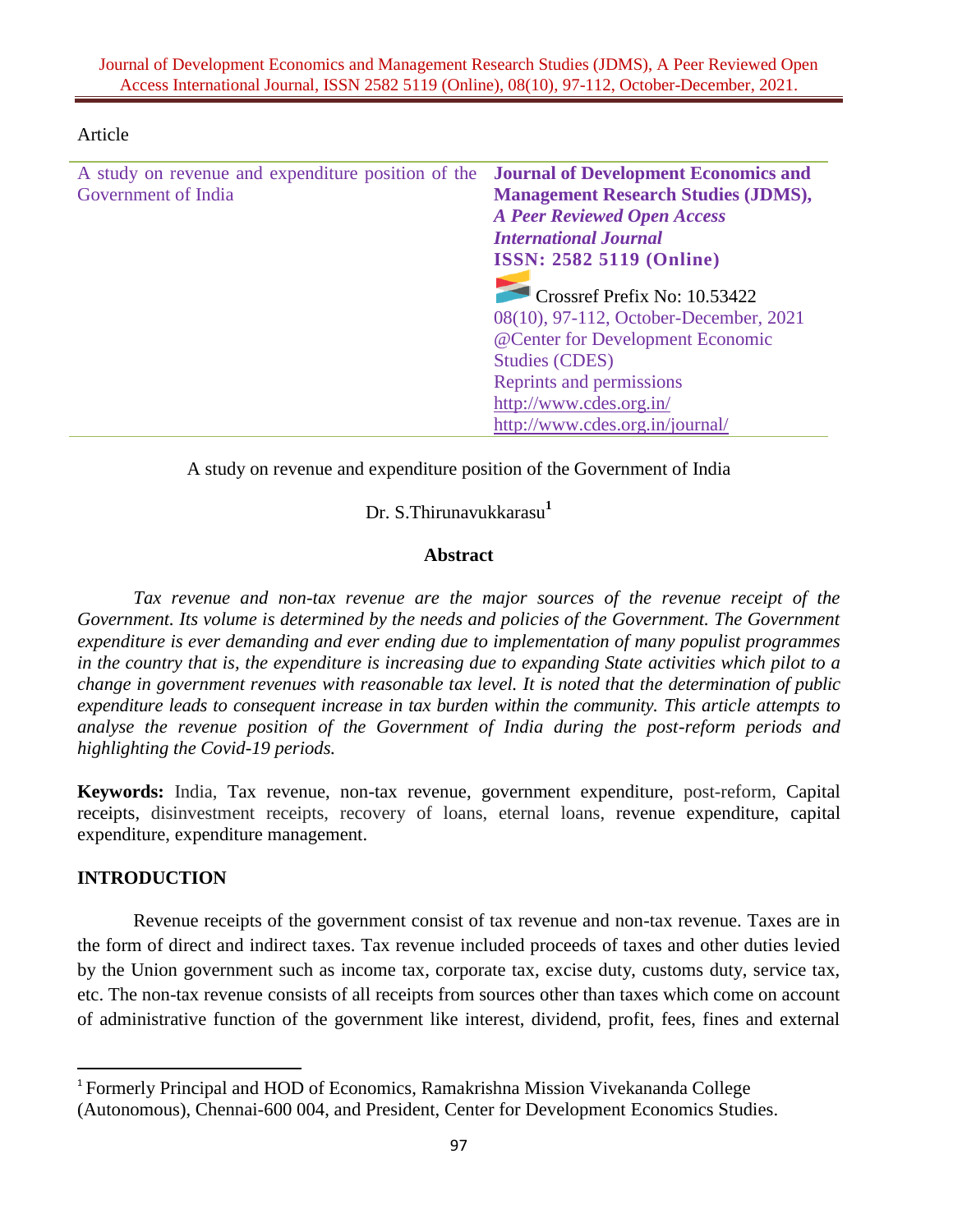grants etc. Fiscal policies of a country consist of tax and government expenditure. Appropriate fiscal policy determines the level of output path and the growth rate.

The revenue sources of the Government are expanding but whether it is growing in consonance with public expenditure is debatable. It is because of the expanding State activities due to implementation of many populist programmes in the country. Adam Smith (1961) provides three reasons for public expenditure viz., protection against foreign invasion, law and order in the country and erecting and maintaining public institutions and public works. Wagner's law focused on increasing State activity and attempted to explicate the growth of public expenditure ((Mark Blaug, 1978). Pigou (1947) postulated that the higher the aggregate income of the community higher the government expenditure. However, he favoured for the distribution of expenditure "devoted to each of them yields the same return of satisfaction".

Peacock and Wiseman (1961) have argued that a change in government expenditure lead to a change in government revenues with tolerable tax level. They felt that, in situations of sudden war, natural disasters, or stagnation, will push expenditures and in turn increase the level of taxation.

Buchanan and Tullock (1962) have argued that majority vote tender to produce an oversupply of public services. The public services benefit a particular group while the tax is borne by all the people. To quote, "Any one voter will join in coalition with a majority of voters (say 51 out of 100) to gain support for their particular interests (e.g., an access road from their properties to a throughway). The marginal cost of the 51, however, will be only 51 percent of the total cost, since the 49 percent borne by the others (who have no interest in this road is disregarded. Thus oversupply results because part of the cost is imposed on non-beneficiaries".

The focal argument was "that government expenditure, at least in industrialising countries, must increase at faster rate than output; the law was based primarily on empirical observation of Western Europe (Cedric Sandford, 1983). He observed that social progress brought increasing State activity and demanded more government expenditure. He found three reasons for it viz., economic development and increasing division of labour made life more complex which require more resources on police and legal services; new technology and large scale production provided by public corporations; and increasing State activity in health and education also demands more allocation of resources. Moreover, his famous law predicting the growth of government services alongside the growth of national output.

Bauer and Yamey (1963) said that, "state intervention of some kind is indispensable because of indiscriminate benefits, on the ground that all economic activities are inter - related and inter dependent". The functions of government includes: maintenance of law and order, expenditure yielding indiscriminate benefits, distribution of income and wealth, institutional framework, reform of land tenure, the consolidation of agricultural holdings, problems of resistance of economic change. Samuelson (1967) has differentiated between public and private goods. He said to provide such public goods; market principle need not be applied because in a democratic society... the ultimate justification of the governmental provision of public goods or other activities is the desire of the members of society for such goods and activities, rather than an authorisation determination that such action is desirable (J.F.Due and A.F.Friedlaunder). Musgrave (1976), in his pioneering work, emphasised that the public expenditure in relation to GNP, national income and personal income. The study shows that for providing public goods and public welfare, the public expenditure is inevitable for the governments.

Lindahl's voluntary exchange theory noted that, "the determination of public expenditure in connection with the distribution of the corresponding tax burden among the groups within the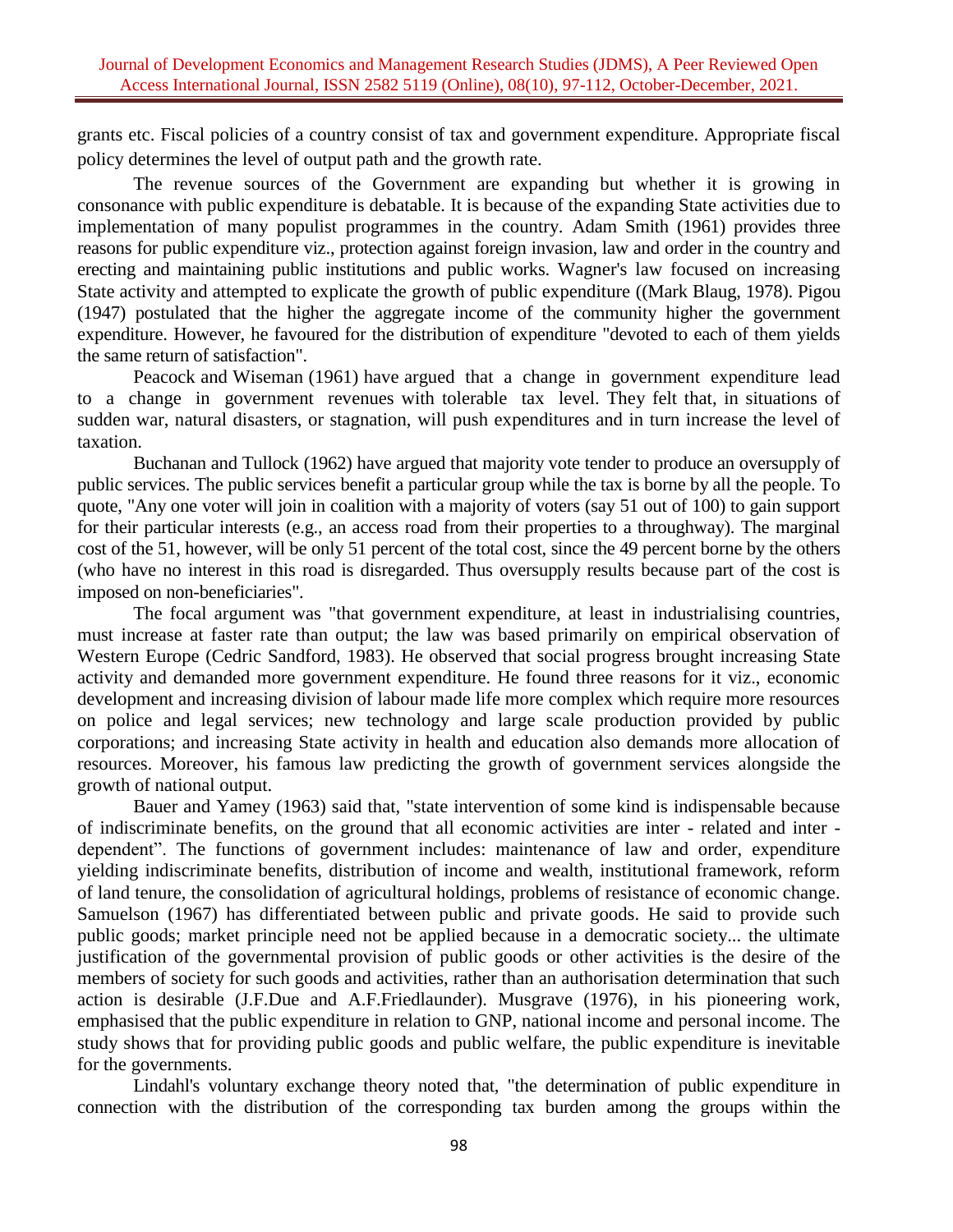community. The distribution ratio for tax burden is similar to that of prices in the adjustment between supply and demand in any ordinary market" (Jesse Burkhead and Jerry Miner, 1971). Friedman's (1978) tax-and-spend hypothesis suggests that increases in tax revenues lead to increases in government spending and therefore worsening budget deficits.

Thirunavukkkarasu (1999) opined that the new economic policy is advocated for a reduced government spending to control the fiscal deficit in India. The high spending on social services are indispensable due to poverty, illiteracy health and hygienic and other social factors. He compared the social sector expenditure in Tamil Nadu during the pre and post reform period. He also emphasized that the Government of Tamil Nadu has accorded a high priority in the expenditure on the social service. The component wise - expenditure on social services included education, sports and Youth Services, art and culture medical and Public health, family welfare, water supply and sanitation, housing, urban development, welfare of water supply and sanitation, housing urban development, welfare or scheduled caste, scheduled tribes, backward class and others, labour and employment, Social Sovereignty and welfare, nutrition, natural calamities and other Social services.

S.K. Thorat et.al., (2000) and others have used simultaneous equation model to estimate the direct and indirect effects of different types of government expenditure on rural poverty and productivity growth in India by covering the period of 1970-93. The study found that the government expenditure on agricultural research and development and irrigation, rural infrastructure including roads and electricity, and rural development targeted directly to the rural and growth in agricultural productivity. Further, additional public spending on rural roads, education, community development, IRDP and irrigation investments have positively contributed to reduce poverty in the study area.

Deepak S. Parek (2000) states that "The emergence of social infrastructure sector as a driver of economic growth will fundamentally change the structure of the economy and the matter in which competitiveness and the market development will be established. To my mind, it is imperative that the second phase of economic reform focuses on the rapid development of India's social infrastructure, including addressing issues in relation to equity of access across the socio-economic spectrum. Our failure to seize this opportunity will result in India frittering away a unique opportunity to significantly improve the economic and social well being of its people".

Baghestani and McNown's (1994) theory states that the taxation and expenditure are independent from each other and works in opposite directions. Baghestani and McNown (1994) study shows that with regard to USA the expenditure and income decisions are independent from each other and support the institutional difference theory that taxes are not related to government expenditure. Micheal Bleany, Norman Gemmell, and Richard Kneller (2001) by using OECD data set it is found that when 'financed by non-productive expenditure and non-distortionary taxation, productive expenditure raises growth and distortionary taxes reduce it, in accordance with the Prediction of Barro model (1990)'.

Yinusa et al. (2017) have applied asymmetric cointegration test with TAR and MTAR models and found existence of relationship between revenues and expenditures. Irandoust (2018) has analysed government spending and government revenues for Sweden from 1722 to 2011 and found a bidirectional causal relationship between government spending and government income during the periods in the country. Mutinta Champita (2016) study by using Granger causality tests found that causality is running from government expenditure to government revenue. Temel Gurdal, Mucahit Aydin, and Veysel Inal (2021) have found 'positive effects of the taxation policies in the G7 countries on economic growth and government expenditure are indicative of the fact that their taxation policies are in line with their financial purposes. The taxation policies to be implemented on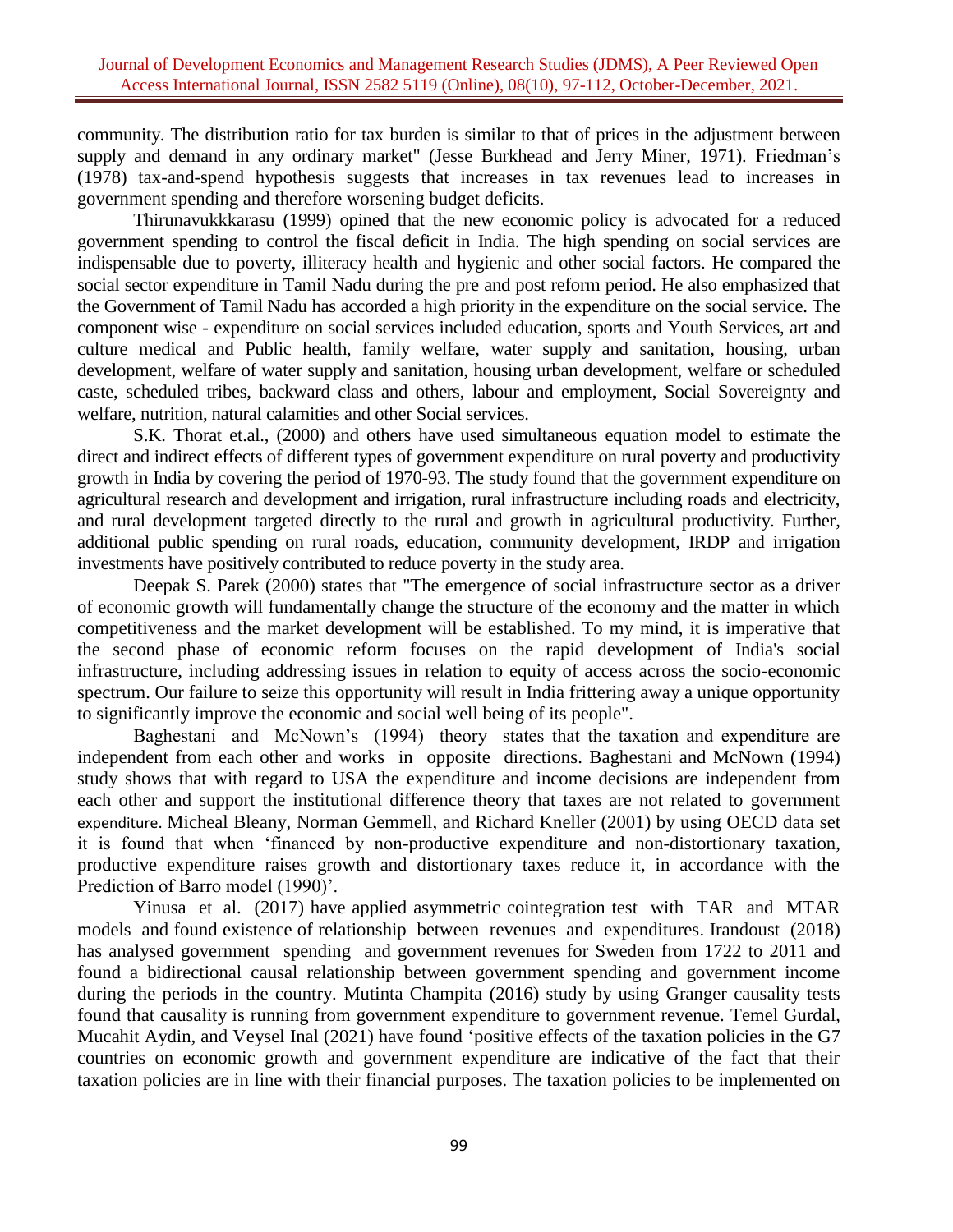the basis of the economic conjuncture of countries are a powerful financial tool, with the potential to serve the economic objectives to be achieved'.

With these an attempt is made in this article to study and analyse the revenue position of the Government of India during the post-reform periods and highlighting the Covid-19 periods.

| Year        | Tax            | Direct | of which |          | Indirect |        | of which | Non-    |          | Revenue  | Capital  | Total     |
|-------------|----------------|--------|----------|----------|----------|--------|----------|---------|----------|----------|----------|-----------|
|             | revenue        | tax    | Personal | Corpora  | tax      | Excise | Customs  | tax     | Interest | receipts | receipts | receipts  |
|             | (net)          | (net)  | income   | tion tax |          | duties | duties   | revenue | receipts | $(2+9)$  |          | $(11+12)$ |
|             |                |        | tax      |          |          |        |          |         |          |          |          |           |
|             | $\overline{2}$ | 3      | 4        | 5        | 6        | $\tau$ | 8        | 9       | 10       | 11       | 12       | 13        |
| 1991-92     | 50069          | 10103  | 1627     | 7853     | 39966    | 16017  | 22257    | 15961   | 10933    | 66030    | 38528    | 104558    |
| 1992-93     | 54044          | 12075  | 1831     | 8899     | 41969    | 16367  | 23776    | 20084   | 12487    | 74128    | 36178    | 110306    |
| 1993-94     | 53449          | 12522  | 1355     | 10060    | 40927    | 17224  | 22193    | 22004   | 15078    | 75453    | 55440    | 130893    |
| 1994-95     | 67454          | 18409  | 3468     | 13822    | 49045    | 21064  | 26789    | 23629   | 15797    | 91083    | 68695    | 159778    |
| 1995-96     | 81939          | 22287  | 4318     | 16487    | 59652    | 22176  | 35757    | 28191   | 18419    | 110130   | 58338    | 168468    |
| 1996-97     | 93701          | 25374  | 4715     | 18567    | 68326    | 23463  | 42851    | 32578   | 22106    | 126279   | 61544    | 187823    |
| 1997-98     | 95672          | 27172  | 3589     | 20016    | 68500    | 25516  | 40193    | 38214   | 25323    | 133886   | 99077    | 232963    |
| 1998-99     | 104652         | 32120  | 5760     | 24529    | 72532    | 28581  | 40668    | 44833   | 30076    | 149485   | 130064   | 279549    |
| 1999-00     | 128271         | 41436  | 9131     | 30692    | 86836    | 34944  | 48419    | 53211   | 33895    | 181482   | 115707   | 297189    |
| 2000-01     | 136658         | 49651  | 23766    | 25177    | 87007    | 49758  | 34163    | 55947   | 32811    | 192605   | 134184   | 326789    |
| 2001-02     | 133532         | 47703  | 22106    | 25133    | 85828    | 54469  | 28340    | 67774   | 35538    | 201306   | 162500   | 363806    |
| 2002-03     | 158544         | 61612  | 27779    | 33893    | 96932    | 62388  | 31898    | 72290   | 37622    | 230834   | 180531   | 411365    |
| 2003-04     | 186982         | 76590  | 30765    | 45706    | 110392   | 70245  | 34586    | 76831   | 38538    | 263813   | 211333   | 475146    |
| 2004-05     | 224798         | 95944  | 35443    | 60289    | 128854   | 77241  | 41811    | 81193   | 32387    | 305991   | 200391   | 506382    |
| 2005-06     | 270264         | 120692 | 45238    | 75187    | 149572   | 86642  | 46645    | 76813   | 22032    | 347077   | 179549   | 526626    |
| 2006-07     | 351182         | 169738 | 62707    | 106701   | 181444   | 92651  | 62819    | 83205   | 22524    | 434387   | 144482   | 578869    |
| 2007-08     | 439547         | 231574 | 86563    | 144660   | 207972   | 96178  | 75382    | 102317  | 21060    | 541864   | 197978   | 739842    |
| 2008-09     | 443319         | 248152 | 86985    | 160797   | 195169   | 81872  | 69217    | 96940   | 20717    | 540259   | 299863   | 840122    |
| 2009-10     | 456536         | 271623 | 94532    | 176797   | 184913   | 84383  | 60223    | 116275  | 21784    | 572811   | 453063   | 1025874   |
| 2010-11     | 569868         | 313501 | 102441   | 209115   | 256367   | 110222 | 97598    | 218602  | 19734    | 788471   | 402428   | 1190899   |
| 2011-12     | 629764         | 343310 | 118224   | 227411   | 286454   | 116226 | 105614   | 121672  | 20252    | 751437   | 568918   | 1320355   |
| 2012-13     | 741877         | 396585 | 140438   | 255570   | 345292   | 141245 | 115890   | 137354  | 20761    | 879232   | 582152   | 1461383   |
| $2013 - 14$ | 815854         | 455829 | 169408   | 285742   | 360025   | 137975 | 121059   | 198870  | 21868    | 1014724  | 563894   | 1578618   |
| 2014-15     | 903615         | 500531 | 188336   | 311453   | 403085   | 153709 | 127994   | 197766  | 23734    | 1101381  | 484448   | 1585829   |
| 2015-16     | 943765         | 449296 | 172748   | 275917   | 494469   | 220473 | 128829   | 251260  | 25378    | 1195025  | 582579   | 1777604   |
| 2016-17     | 1101372        | 521287 | 225214   | 295960   | 580085   | 286088 | 135372   | 272831  | 16229    | 1374203  | 609886   | 1984089   |
| $2017 - 18$ | 1242488        | 606216 | 258461   | 347712   | 636272   | 211393 | 78601    | 192745  | 13574    | 1435233  | 702650   | 2137883   |
| 2018-19     | 1317211        | 723492 | 303508   | 419953   | 593719   | 204021 | 75231    | 235704  | 12145    | 1552916  | 763518   | 2316434   |
| 2019-20     | 1504587        | 747046 | 358048   | 388991   | 757541   | 218217 | 78735    | 345513  | 11027    | 1850100  | 848450   | 2698551   |
| 2020-21     | 1635909        | 853512 | 413716   | 439788   | 782397   | 235021 | 89055    | 385017  | 11042    | 2020926  | 1074306  | 3095233   |

Table 1: Major Components of Receipts of Government of India from 1991-92 to 2020-2021(₹ Crore)

Source : Budget documents of the Government of India and Finance Accounts (various issues), as given in RBI websites and accessed on 26.12.2020.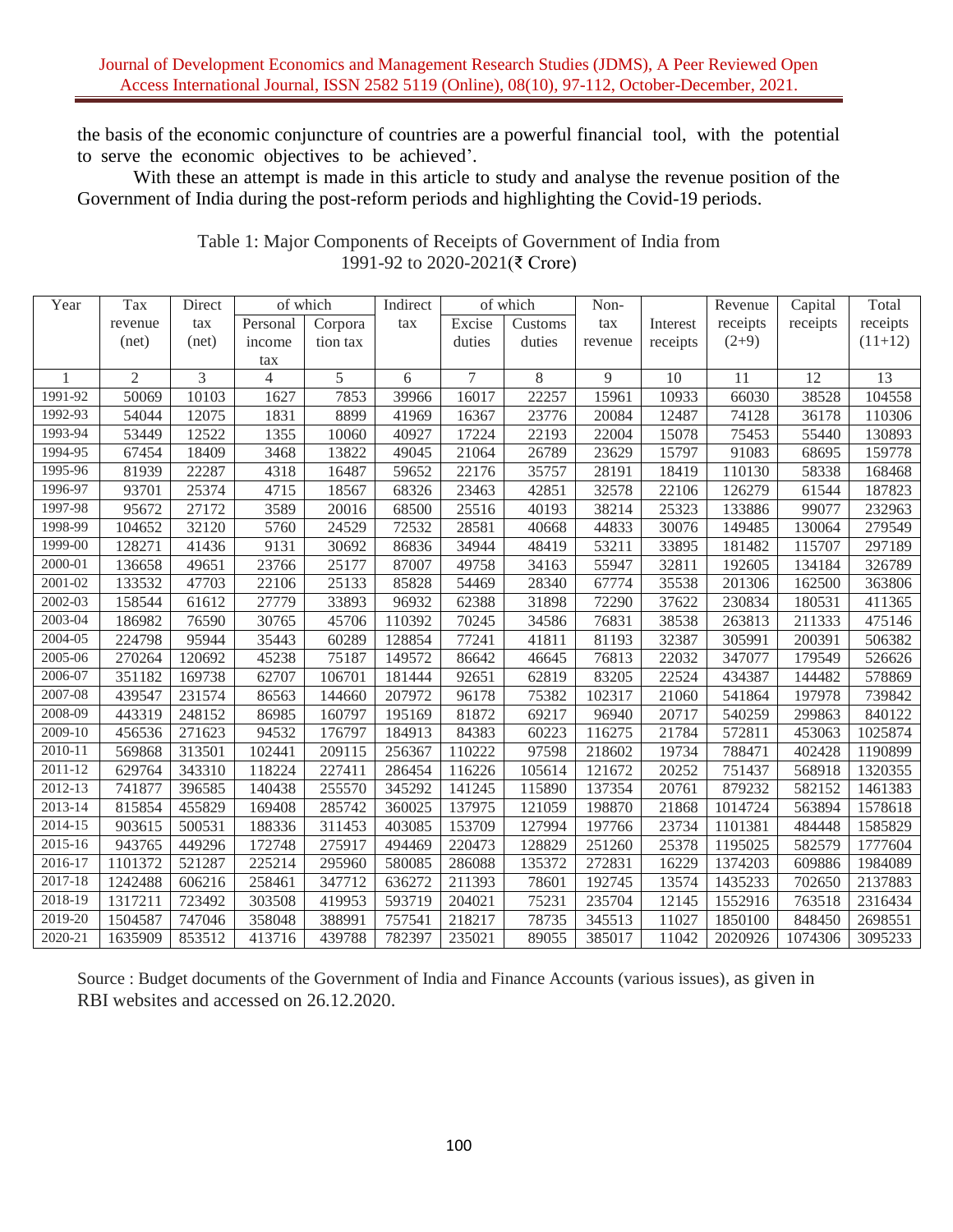

Table 1 and Chart 1 shows that the various components of receipts of the Government of India during the post-reform periods indicate an increasing trend from 1991-92 to 2020-2021 with wide variation from 2016-17 onwards. Tax net revenue has increased by 3267.31 percent, net direct tax by 8460.196 percent, indirect tax by 1957.66 percent, non-tax revenue by 2412.24 percent, revenue receipt by 3030.62 percent, capital receipt by 2788.38 percent and total receipt by 2960.30 percent from 1991 to 2021. This is endorsed by the Pearson correlation values given in table 3 which portrays that all the values are highly significant 0.01 percent level. The Pearson correlation value is 0.999 between tax revenue and revenue receipts.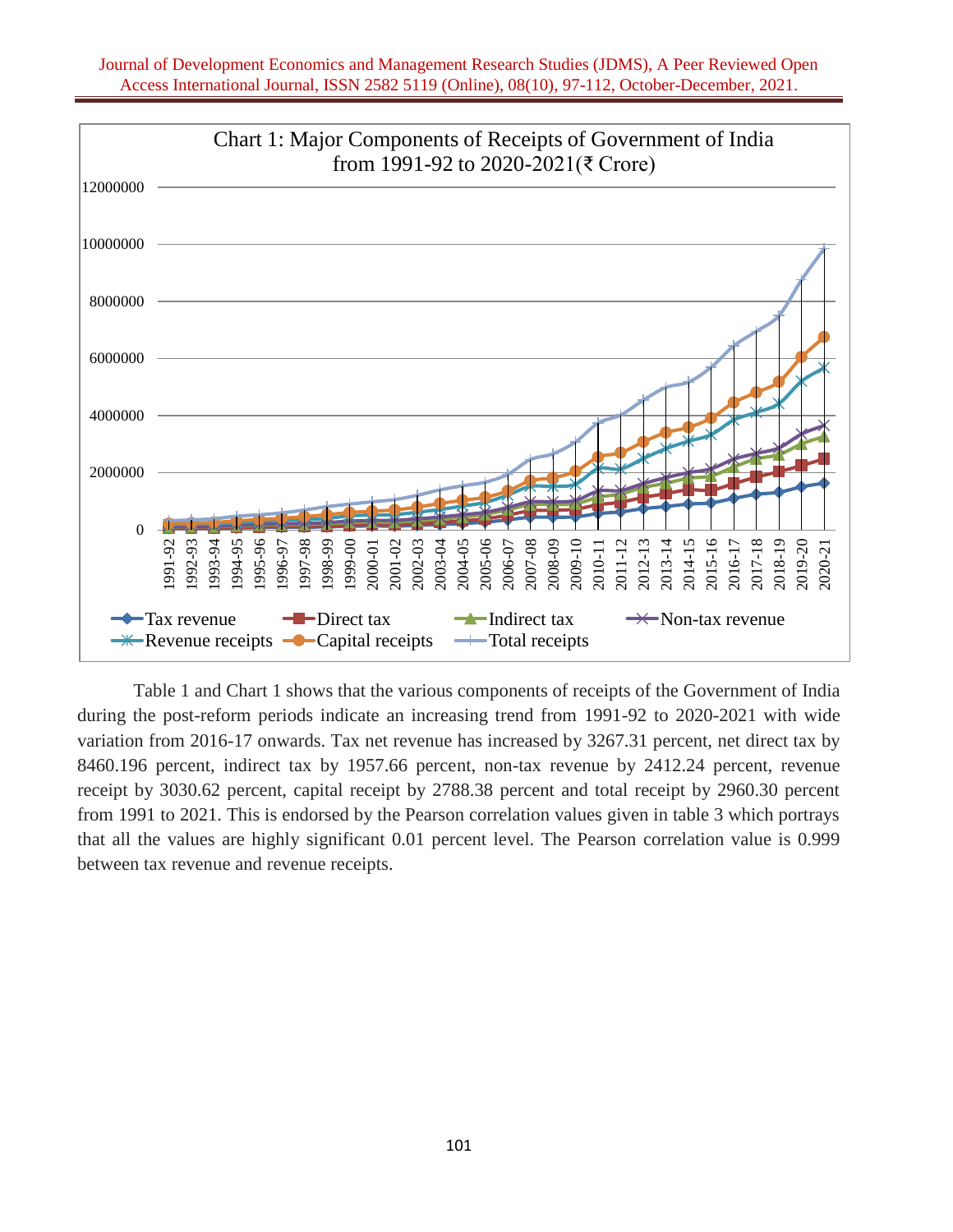| Table 3: Correlations between major Components of Receipts of Government of India from |                            |             |               |                      |                                                              |           |                     |           |  |  |  |  |
|----------------------------------------------------------------------------------------|----------------------------|-------------|---------------|----------------------|--------------------------------------------------------------|-----------|---------------------|-----------|--|--|--|--|
|                                                                                        |                            |             |               | 1991-92 to 2020-2021 |                                                              |           |                     |           |  |  |  |  |
|                                                                                        |                            | Tax         | <b>Direct</b> | Indirect             | Non-tax                                                      | Revenue   | Capital             | Total     |  |  |  |  |
|                                                                                        |                            | revenue     | tax           | tax                  | revenue                                                      | receipts  | receipts            | receipts  |  |  |  |  |
| Tax                                                                                    | Pearson Correlation        | 1           | $.996^{**}$   | $.995***$            | $.958^{**}$                                                  | $.999*$   | $.972$ <sup>*</sup> | .996      |  |  |  |  |
| revenue                                                                                | Sig. (2-tailed)            |             | .000          | .000                 | .000.                                                        | .000      | .000                | .000      |  |  |  |  |
|                                                                                        | N                          | 30          | 30            | 30                   | 30                                                           | 30        | 30                  | 30        |  |  |  |  |
| Direct tax                                                                             | <b>Pearson Correlation</b> | $.996***$   | 1             | $.981***$            | $.950**$                                                     | $.994***$ | $.976***$           | $.994***$ |  |  |  |  |
|                                                                                        | Sig. (2-tailed)            | .000        |               | .000                 | .000                                                         | .000      | .000                | .000      |  |  |  |  |
|                                                                                        | N                          | 30          | 30            | 30                   | 30                                                           | 30        | 30                  | 30        |  |  |  |  |
| Indirect tax                                                                           | <b>Pearson Correlation</b> | $.995***$   | $.981***$     | 1                    | $.956^{**}$                                                  | $.994***$ | $.958^{**}$         | $.988***$ |  |  |  |  |
|                                                                                        | Sig. (2-tailed)            | .000        | .000          |                      | .000                                                         | .000      | .000                | .000      |  |  |  |  |
|                                                                                        | N                          | 30          | 30            | 30                   | 30                                                           | 30        | 30                  | 30        |  |  |  |  |
| Non-tax                                                                                | <b>Pearson Correlation</b> | $.958***$   | $.950^{**}$   | $.956^{**}$          | 1                                                            | $.971***$ | $.942**$            | .967      |  |  |  |  |
| revenue                                                                                | Sig. (2-tailed)            | .000        | .000          | .000                 |                                                              | .000      | .000                | .000      |  |  |  |  |
|                                                                                        | N                          | 30          | 30            | 30                   | $\overline{30}$                                              | 30        | 30                  | 30        |  |  |  |  |
| Revenue                                                                                | <b>Pearson Correlation</b> | $.999***$   | $.994***$     | $.994***$            | $.971***$                                                    | 1         | $.973***$           | $.997***$ |  |  |  |  |
| receipts                                                                               | Sig. (2-tailed)            | .000        | .000          | .000                 | .000                                                         |           | .000                | .000      |  |  |  |  |
|                                                                                        | N                          | 30          | 30            | 30                   | 30                                                           | 30        | 30                  | 30        |  |  |  |  |
| Capital                                                                                | <b>Pearson Correlation</b> | $.972$ **   | $.976^{*}$    | $.958*$              | $.942$ <sup>**</sup>                                         | .973      | 1                   | .988      |  |  |  |  |
| receipts                                                                               | Sig. (2-tailed)            | .000        | .000          | .000                 | .000                                                         | .000      |                     | .000      |  |  |  |  |
|                                                                                        | N                          | 30          | 30            | 30                   | 30                                                           | 30        | 30                  | 30        |  |  |  |  |
| Total                                                                                  | <b>Pearson Correlation</b> | $.996^{**}$ | $.994^{**}$   | $.988^{+8}$          | $.967**$                                                     | $.997***$ | $.988^{**}$         | 1         |  |  |  |  |
| receipts                                                                               | Sig. (2-tailed)            | .000        | .000          | .000                 | .000                                                         | .000      | .000                |           |  |  |  |  |
|                                                                                        | N                          | 30          | 30            | 30                   | 30                                                           | 30        | 30                  | 30        |  |  |  |  |
|                                                                                        |                            |             |               |                      | **. Correlation is significant at the 0.01 level (2-tailed). |           |                     |           |  |  |  |  |

### **Capital Receipts of Government**

Capital receipts are loans of the government from the public, foreign countries and institutions, RBI, recovery of loans given by the Centre to states etc. Table 4 presents the major heads of capital receipts of Government of India from 1991-92 to 2020-2021. The data explains that the net market borrowings by 6001.704 percent, small savings by 4244.78 percent, provident funds by 797.17 percent, recovery of loans by 248.58 percent, disinvestment receipts by 6867.23 percent, and total capital receipts by 2788.38 percent from 1991-92 to 2020-2021, but net external loans declined by 85.63 percent during the same periods and special deposits stopped after 2005-06.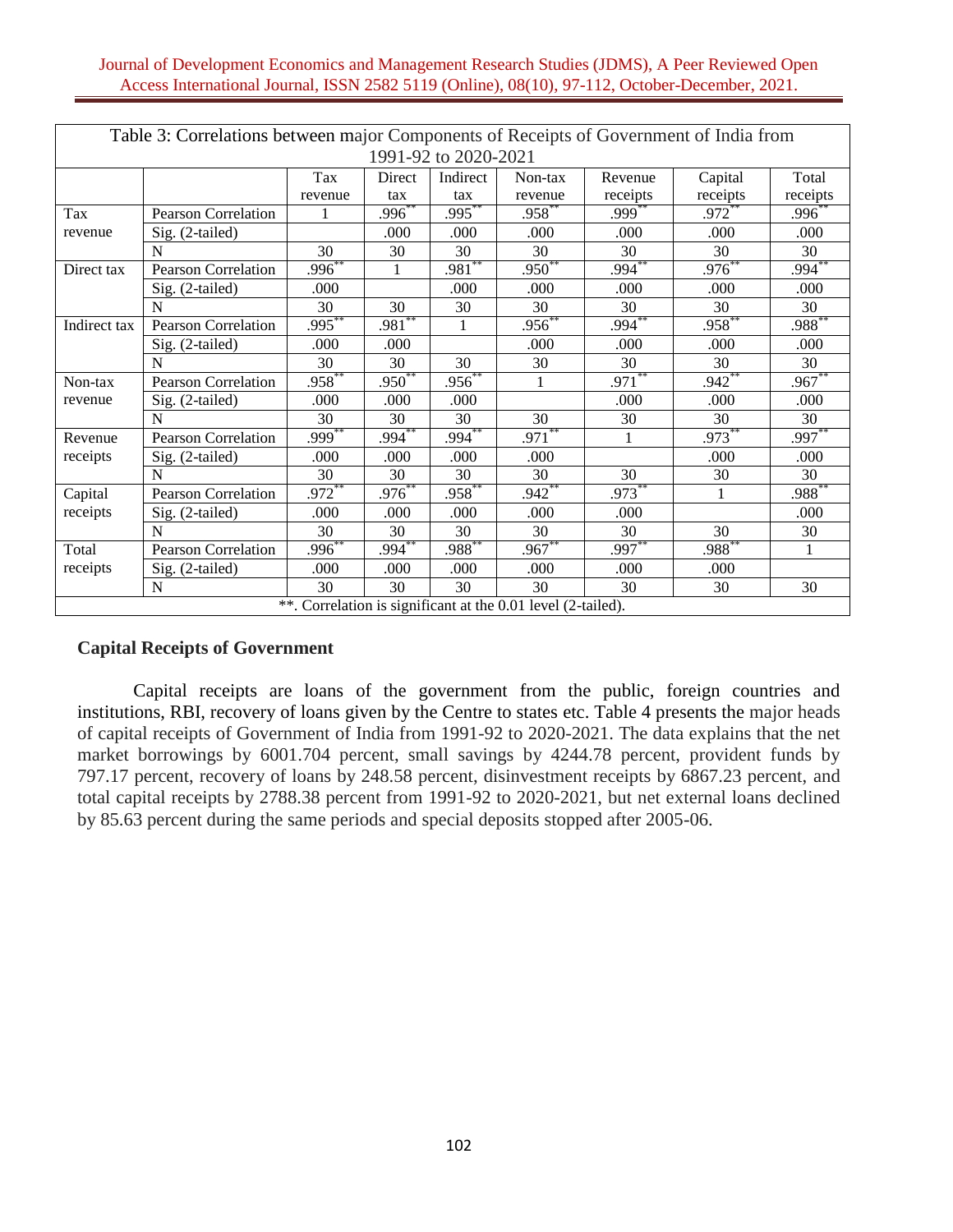| Year    | Market         | Small                    | Provide        | Special                  | Recovery | Disinves | External | Total    |
|---------|----------------|--------------------------|----------------|--------------------------|----------|----------|----------|----------|
|         | borrowings     | savings                  | nt             | deposits                 | of loans | tment    | loans    | capital  |
|         | (net)          |                          | funds          |                          |          | receipts | (net)    | receipts |
| 1       | $\overline{2}$ | 3                        | $\overline{4}$ | 5                        | 6        | 7        | 8        | 9        |
| 1991-92 | 7510           | 5654                     | 2258           | 6670                     | 6021     | 3038     | 5421     | 38528    |
| 1992-93 | 3676           | 4373                     | 2952           | 7144                     | 6356     | 1961     | 5319     | 36178    |
| 1993-94 | 28928          | 7157                     | 3716           | 7568                     | 6191     | $-48$    | 5074     | 55440    |
| 1994-95 | 20326          | 14447                    | 4134           | 8262                     | 6345     | 5078     | 3582     | 68695    |
| 1995-96 | 34001          | 10104                    | 4918           | 5295                     | 6505     | 362      | 318      | 58338    |
| 1996-97 | 19093          | 12174                    | 5417           | 6162                     | 7540     | 380      | 2987     | 61544    |
| 1997-98 | 32499          | 20463                    | 8417           | 7905                     | 8318     | 912      | 1091     | 99077    |
| 1998-99 | 68988          | 33035                    | 5737           | 8130                     | 10633    | 5874     | 1920     | 130064   |
| 1999-00 | 62076          | 8979                     | 6579           | 6526                     | 10131    | 1724     | 1180     | 115707   |
| 2000-01 | 73431          | 8316                     | 4922           | 8452                     | 12046    | 2125     | 7505     | 134184   |
| 2001-02 | 90812          | 8755                     | 4173           | 8070                     | 16403    | 3646     | 5601     | 162500   |
| 2002-03 | 104126         |                          | 4621           | 9326                     | 34191    | 3151     | $-11934$ | 180531   |
| 2003-04 | 88870          |                          | 4892           | 110                      | 67165    | 16953    | $-13488$ | 211333   |
| 2004-05 | 50939          | $\overline{\phantom{0}}$ | 5310           | $-5750$                  | 62043    | 4424     | 14753    | 200391   |
| 2005-06 | 106241         |                          | 5545           | 487                      | 10645    | 1581     | 7472     | 179549   |
| 2006-07 | 114801         |                          | 5178           |                          | 5893     | 534      | 8472     | 144482   |
| 2007-08 | 130600         | $-11302$                 | 3897           | $\overline{\phantom{0}}$ | 5100     | 38795    | 9315     | 197978   |
| 2008-09 | 246975         | $-1302$                  | 8041           | $\overline{\phantom{a}}$ | 6139     | 566      | 11015    | 299863   |
| 2009-10 | 394371         | 13256                    | 16056          |                          | 8613     | 24581    | 11038    | 453063   |
| 2010-11 | 326399         | 11233                    | 12514          | $\overline{\phantom{0}}$ | 12420    | 22846    | 23556    | 402428   |
| 2011-12 | 484111         | $-10302$                 | 10804          |                          | 18850    | 18088    | 12448    | 568918   |
| 2012-13 | 507445         | 8626                     | 10920          | $\overline{\phantom{0}}$ | 15060    | 25890    | 7201     | 582152   |
| 2013-14 | 475626         | 12357                    | 9753           |                          | 12497    | 29368    | 7292     | 563894   |
| 2014-15 | 457617         | 32226                    | 11920          | $\qquad \qquad -$        | 13738    | 37737    | 12933    | 484448   |
| 2015-16 | 414931         | 52465                    | 11858          |                          | 20835    | 42132    | 12748    | 582579   |
| 2016-17 | 338149         | 67435                    | 17745          | $\overline{\phantom{0}}$ | 17630    | 47743    | 17997    | 609886   |
| 2017-18 | 450728         | 102628                   | 15799          | $\overline{\phantom{0}}$ | 15633    | 100045   | 7931     | 702650   |
| 2018-19 | 422735         | 125000                   | 16059          | $\qquad \qquad -$        | 18052    | 94727    | 5519     | 763518   |
| 2019-20 | 473972         | 240000                   | 18000          | $\overline{\phantom{a}}$ | 16604    | 65000    | 4933     | 848450   |
| 2020-21 | 544870         | 240000                   | 18000          |                          | 14967    | 210000   | 4622     | 1074306  |

# Table 4: Major Heads of Capital Receipts of Government of India from 1991-92 to 2020-2021(₹ Crore)

Source : Budget documents of the Government of India, as given in RBI websites and accessed on 26.12.2020.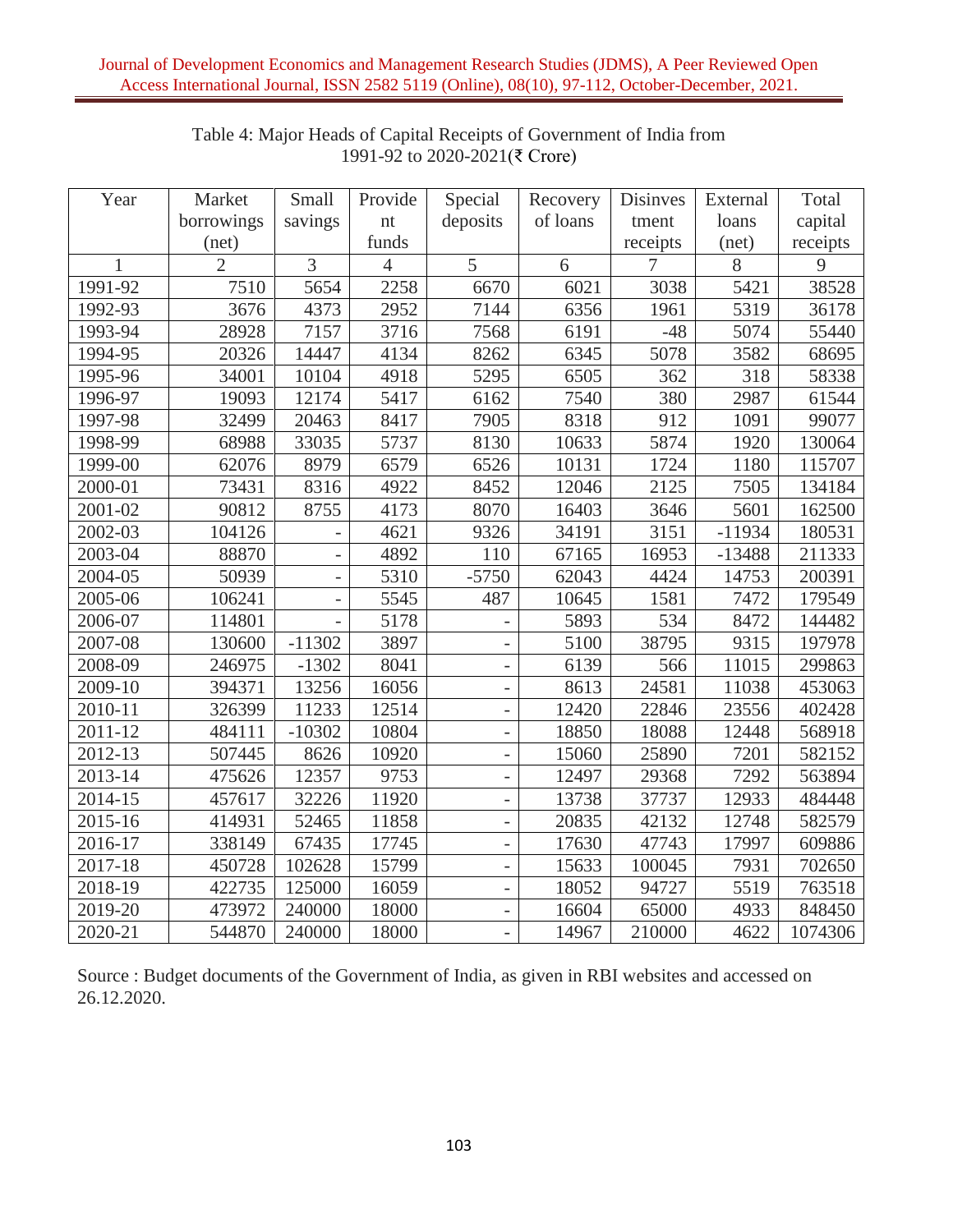### **Expenditure of Government of India**

The Government of India's major heads of expenditure as given in Table 5 shows that the revenue expenditure increased by 3196.11 percent, capital expenditure increased by 1415.03 percent, and total expenditure increased by 2730.56 percent from 1991-92 to 2020.2021.

| Year         | Revenue        | of Which    |                |           | Capital     | Loans    | Capital |             | Total       |
|--------------|----------------|-------------|----------------|-----------|-------------|----------|---------|-------------|-------------|
|              | expenditure    | Defence     | Interest       | Subsidies | expenditure | and      | outlay  | Defence     | expenditure |
|              |                | expenditure | payments       |           | $(7+8)$     | advances |         | expenditure | $(2+6)$     |
| $\mathbf{1}$ | $\overline{2}$ | 3           | $\overline{4}$ | 5         | 6           | 7        | 8       | 9           | 10          |
| 1991-92      | 82292          | 11442       | 26596          | 12253     | 29122       | 17723    | 11043   | 4905        | 111414      |
| 1992-93      | 92702          | 12109       | 31075          | 10824     | 29916       | 16297    | 13385   | 5473        | 122618      |
| 1993-94      | 108169         | 14978       | 36741          | 11605     | 33684       | 20454    | 13089   | 6867        | 141853      |
| 1994-95      | 122112         | 16426       | 44060          | 11854     | 38627       | 23736    | 14891   | 6819        | 160739      |
| 1995-96      | 139861         | 18841       | 50045          | 12666     | 38414       | 24316    | 14099   | 8015        | 178275      |
| 1996-97      | 158933         | 20997       | 59478          | 15499     | 42074       | 27878    | 14196   | 8508        | 201007      |
| 1997-98      | 180335         | 26174       | 65637          | 18540     | 51718       | 34193    | 17526   | 9104        | 232053      |
| 1998-99      | 216461         | 29861       | 77882          | 23593     | 62879       | 44037    | 18841   | 10036       | 279340      |
| 1999-00      | 249078         | 35216       | 90249          | 24487     | 48975       | 24938    | 24037   | 11855       | 298053      |
| 2000-01      | 277839         | 37238       | 99314          | 26838     | 47753       | 23008    | 24745   | 12384       | 325592      |
| 2001-02      | 301468         | 38059       | 107460         | 31210     | 60842       | 34284    | 26558   | 16207       | 362310      |
| 2002-03      | 338713         | 40709       | 117804         | 43533     | 74535       | 31668    | 29101   | 14953       | 413248      |
| 2003-04      | 362074         | 43203       | 124088         | 44323     | 109129      | 28768    | 34150   | 16863       | 471203      |
| 2004-05      | 384329         | 43862       | 126934         | 45957     | 113331      | 28910    | 52338   | 31994       | 498252      |
| 2005-06      | 439376         | 48211       | 132630         | 47522     | 66362       | 11337    | 55025   | 32338       | 505738      |
| 2006-07      | 514609         | 51682       | 150272         | 57125     | 68778       | 8524     | 60254   | 33828       | 583387      |
| 2007-08      | 594433         | 54219       | 171030         | 70926     | 118238      | 11298    | 106940  | 37462       | 712671      |
| 2008-09      | 793798         | 73305       | 192204         | 129708    | 90158       | 14107    | 76051   | 40918       | 883956      |
| 2009-10      | 911809         | 90669       | 213093         | 141351    | 112678      | 15647    | 97031   | 51112       | 1024487     |
| 2010-11      | 1040723        | 92061       | 234022         | 173420    | 156605      | 24985    | 131619  | 62056       | 1197328     |
| 2011-12      | 1145785        | 103011      | 273150         | 217941    | 158580      | 20737    | 137843  | 67902       | 1304365     |
| 2012-13      | 1243514        | 111277      | 313170         | 257079    | 166858      | 20800    | 146058  | 70499       | 1410372     |
| 2013-14      | 1371772        | 124374      | 374254         | 254632    | 187675      | 19198    | 168478  | 79125       | 1559447     |
| 2014-15      | 1466992        | 136807      | 402444         | 258258    | 196681      | 29218    | 167463  | 81887       | 1663673     |
| 2015-16      | 1537761        | 145937      | 441659         | 264106    | 253022      | 26337    | 226685  | 79958       | 1790783     |
| 2016-17      | 1690584        | 165410      | 480714         | 234809    | 284610      | 36810    | 247800  | 86371       | 1975194     |
| 2017-18      | 1878833        | 186127      | 528952         | 224455    | 263140      | 18027    | 245113  | 90445       | 2141973     |
| 2018-19      | 2007399        | 195572      | 582648         | 222954    | 307714      | 28221    | 279492  | 95231       | 2315113     |
| 2019-20      | 2349645        | 205902      | 625105         | 263557    | 348907      | 27331    | 321576  | 110394      | 2698552     |
| 2020-21      | 2630145        | 209319      | 708203         | 262109    | 412085      | 31763    | 380322  | 113734      | 3042230     |

## Table 5: Major Heads of Expenditure of Government of India from 1991-92 to 2020-2021(₹ Crore)

Source: Budget documents of the Government of India, as given in RBI websites and accessed on 26.12.2020.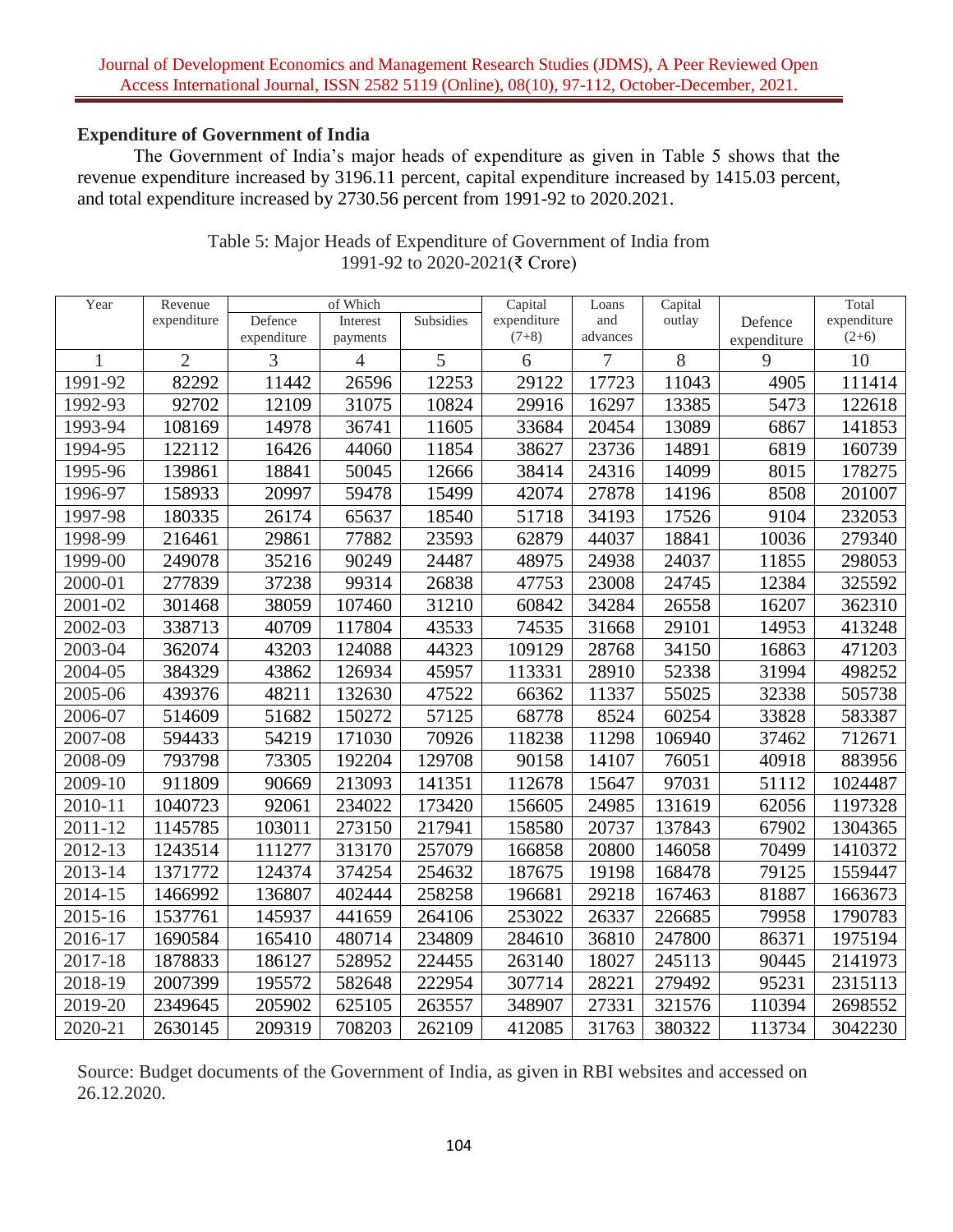

Chart 2 shows the total capital receipts and total expenditure of the Government of India from 1991-92 to 2020-2021. The gap between total capital receipts and total expenditure are widening between them from 2006-07 onwards and the total expenditure moves away far more than total capital receipts. This is not a good sign revenue and expenditure management in our country. It is all the more worse during the Covid-19 periods. The Karl Pearson correlation coefficient between them is 0.986 which highly significant at one percent level (Table 6).

| Table 6: Correlations between Total capital receipts and total expenditure of the |                        |               |             |  |  |  |  |  |  |
|-----------------------------------------------------------------------------------|------------------------|---------------|-------------|--|--|--|--|--|--|
| Government of India from 1991-92 to 2020-2021                                     |                        |               |             |  |  |  |  |  |  |
|                                                                                   |                        | Total capital | Total       |  |  |  |  |  |  |
|                                                                                   |                        | receipts      | expenditure |  |  |  |  |  |  |
| <b>Pearson Correlation</b>                                                        | Total capital receipts | 1.000         | .986        |  |  |  |  |  |  |
|                                                                                   | Total expenditure      | .986          | 1.000       |  |  |  |  |  |  |
| Sig. (1-tailed)                                                                   | Total capital receipts |               | .000        |  |  |  |  |  |  |
|                                                                                   | Total expenditure      | .000          | ٠           |  |  |  |  |  |  |
| N                                                                                 | Total capital receipts | 30            | 30          |  |  |  |  |  |  |
|                                                                                   | Total expenditure      | 30            | 30          |  |  |  |  |  |  |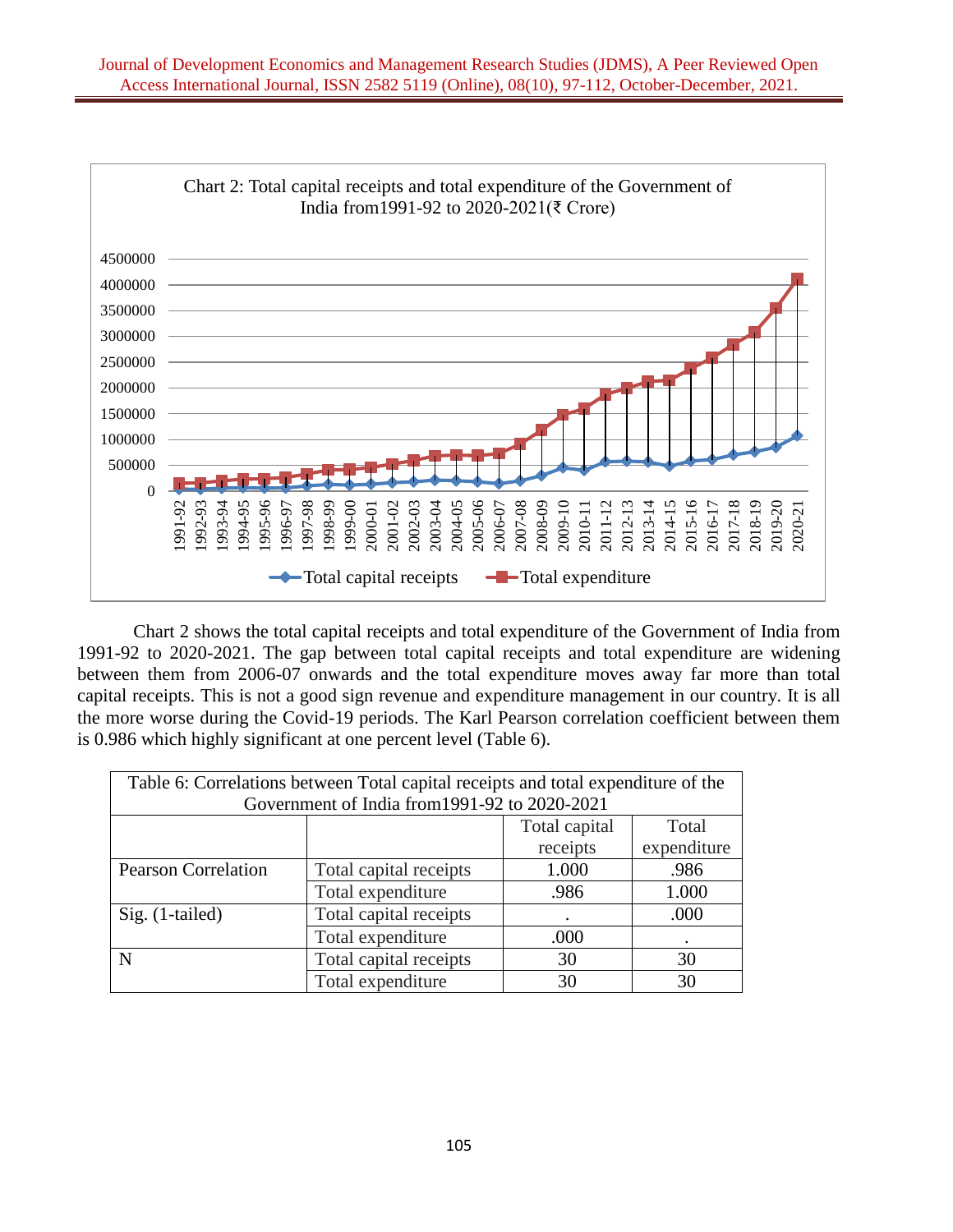| Year    | <b>GFD</b>     | <b>GFD</b>  | Gross          | Financing of GFD |            |                  |                  |           |  |  |
|---------|----------------|-------------|----------------|------------------|------------|------------------|------------------|-----------|--|--|
|         | receipts       | expenditure | fiscal         | External         |            | Internal finance |                  |           |  |  |
|         |                |             | deficit        | finance          | Market     | Other            | Draw             | Total     |  |  |
|         |                |             | $(3-2)$        |                  | borrowings | borrowings       | down of          | $(6+7+8)$ |  |  |
|         |                |             |                |                  |            |                  | cash             |           |  |  |
|         |                |             |                |                  |            |                  | balances         |           |  |  |
| 1       | $\overline{2}$ | 3           | $\overline{4}$ | 5                | 6          | $\overline{7}$   | 8                | 9         |  |  |
| 1991-92 | 69069          | 105394      | 36325          | 5421             | 7510       | 16539            | 6855             | 30904     |  |  |
| 1992-93 | 76089          | 116262      | 40173          | 5319             | 3676       | 18866            | 12312            | 34854     |  |  |
| 1993-94 | 75405          | 135662      | 60257          | 5074             | 28928      | 15295            | 10960            | 55183     |  |  |
| 1994-95 | 96691          | 154394      | 57703          | 3582             | 20326      | 32834            | 961              | 54121     |  |  |
| 1995-96 | 111527         | 171770      | 60243          | 318              | 34001      | 16117            | 9807             | 59925     |  |  |
| 1996-97 | 126734         | 193468      | 66733          | 2987             | 19093      | 31469            | 13184            | 63746     |  |  |
| 1997-98 | 134798         | 223735      | 88937          | 1091             | 32499      | 56257            | $-910$           | 87846     |  |  |
| 1998-99 | 155359         | 268707      | 113349         | 1920             | 68988      | 42650            | $-209$           | 111429    |  |  |
| 1999-00 | 183206         | 287922      | 104716         | 1180             | 62076      | 40597            | 864              | 103537    |  |  |
| 2000-01 | 194730         | 313546      | 118816         | 7505             | 73431      | 39077            | $-1197$          | 111311    |  |  |
| 2001-02 | 204952         | 345907      | 140955         | 5601             | 90812      | 46038            | $-1496$          | 135354    |  |  |
| 2002-03 | 233985         | 379057      | 145072         | $-11934$         | 104126     | 50997            | 1883             | 157006    |  |  |
| 2003-04 | 280765         | 404038      | 123273         | $-13488$         | 88870      | 51833            | $-3942$          | 136761    |  |  |
| 2004-05 | 310415         | 436209      | 125794         | 14753            | 50940      | 61562            | $-1461$          | 111041    |  |  |
| 2005-06 | 348658         | 495093      | 146435         | 7472             | 106241     | 53610            | $-20888$         | 138963    |  |  |
| 2006-07 | 434921         | 577494      | 142573         | 8472             | 114801     | 14782            | 4517             | 134101    |  |  |
| 2007-08 | 580659         | 707571      | 126912         | 9315             | 130600     | 14168            | $-27171$         | 117597    |  |  |
| 2008-09 | 540825         | 877817      | 336992         | 11015            | 246975     | 35168            | 43834            | 325977    |  |  |
| 2009-10 | 597392         | 1015874     | 418482         | 11038            | 394371     | 14460            | $-1386$          | 407444    |  |  |
| 2010-11 | 811317         | 1184908     | 373591         | 23556            | 326399     | 17206            | 6430             | 350035    |  |  |
| 2011-12 | 769525         | 1285515     | 515990         | 12448            | 484111     | 35421            | $-15990$         | 503542    |  |  |
| 2012-13 | 905122         | 1395312     | 490190         | 7201             | 507445     | 26556            | $-51012$         | 482989    |  |  |
| 2013-14 | 1044092        | 1546950     | 502858         | 7292             | 475626     | 39111            | $-19171$         | 495566    |  |  |
| 2014-15 | 1139209        | 1649935     | 510725         | 12933            | 457617     | $-37485$         | 77752            | 497884    |  |  |
| 2015-16 | 1237157        | 1769948     | 532791         | 12748            | 414931     | 91942            | 13170            | 520043    |  |  |
| 2016-17 | 1421946        | 1957564     | 535618         | 17997            | 338149     | 188368           | $-8895$          | 517622    |  |  |
| 2017-18 | 1535278        | 2126340     | 591062         | 7931             | 450728     | 128312           | 4091             | 583131    |  |  |
| 2018-19 | 1647642        | 2297060     | 649418         | 5519             | 422735     | 222485           | $-1321$          | 643899    |  |  |
| 2019-20 | 1915100        | 2681948     | 766846         | 4933             | 473972     | 287941           | $\boldsymbol{0}$ | 761913    |  |  |
| 2020-21 | 2230926        | 3027263     | 796337         | 4622             | 544870     | 299849           | $-53003$         | 791715    |  |  |

# Table 7: Gross Fiscal Deficit and Financing of Government of India from 1991-92 to 2020-2021(₹ Crore)

Source: Budget documents of the Government of India, as given in RBI websites and accessed on 26.12.2020.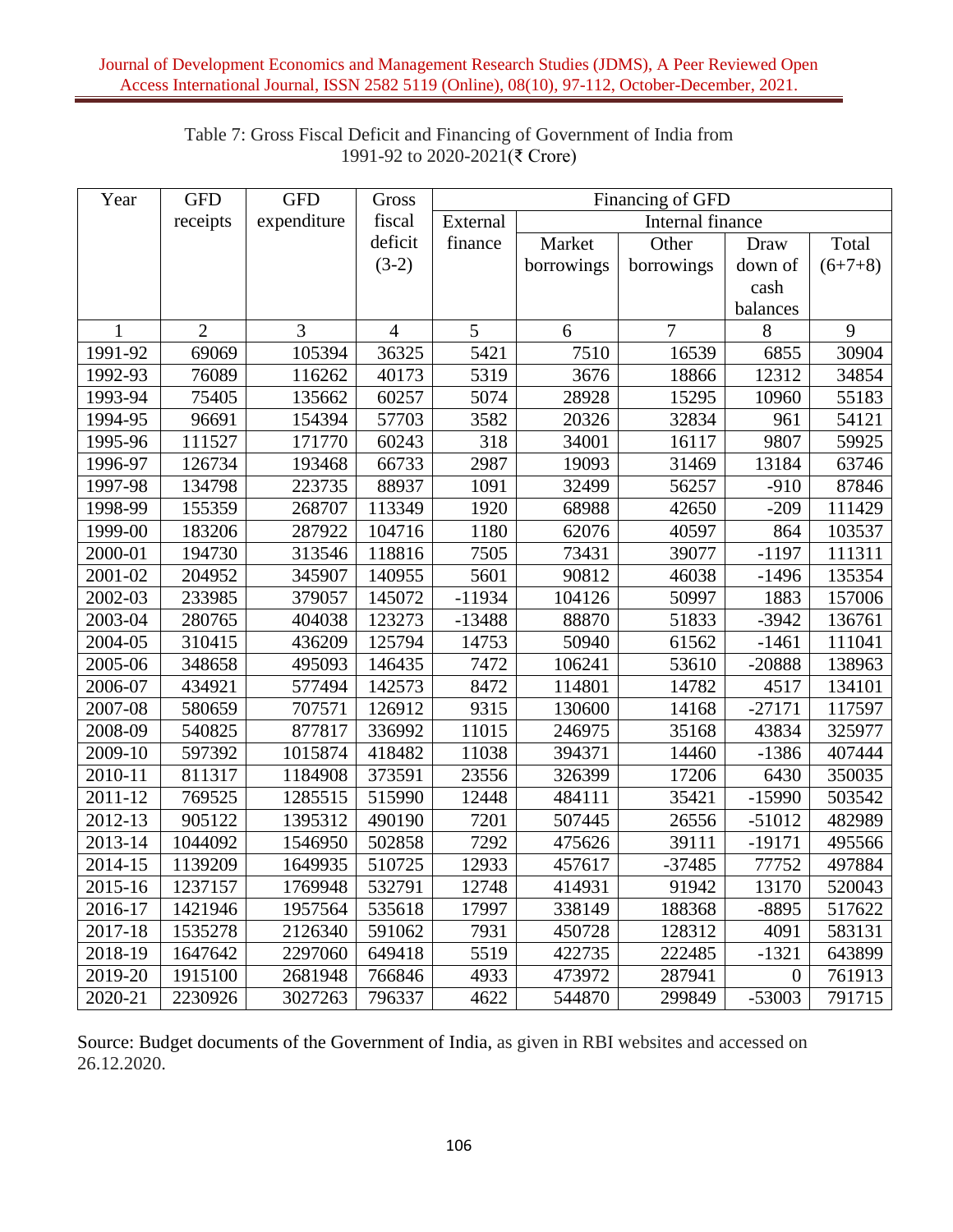Table 7 portrays the Gross Fiscal Deficit and Financing of Government of India from 1991-92 to 2020-2021 which shows that the GFD receipts has increased by 3229.996 percent, GFD expenditure increased by 2872.33 percent and it has increased the Gross Fiscal Deficit by 2192.26 percent over the post reform periods. The Karl Pearson correlation coefficient between GFD receipt and GFD expenditure is 0.997052 and R² value is 0.8792.

Simple regression results between GFD expenditure (y) on GFD receipt is given in the following Table 8. This result is as given below:

y=46649.31+1.377X ……. (1)

This explains that one rupee on GFD receipt increases the GFD expenditure by Rs.1.377. Further, even if GFD receipt is zero the GFD expenditure will be Rs.46,649.31 and the F value is highly significant.

|                              | Table 8: SUMMARY OUTPUT |            |              |          |              |       |       |       |
|------------------------------|-------------------------|------------|--------------|----------|--------------|-------|-------|-------|
| <b>Regression Statistics</b> |                         |            |              |          |              |       |       |       |
| Multiple R                   | 0.997052                |            |              |          |              |       |       |       |
| R Square                     | 0.994113                |            |              |          |              |       |       |       |
| Adjusted R                   |                         |            |              |          |              |       |       |       |
| Square                       | 0.993903                |            |              |          |              |       |       |       |
| <b>Standard Error</b>        | 66116.55                |            |              |          |              |       |       |       |
| Observations                 | 30                      |            |              |          |              |       |       |       |
| <b>ANOVA</b>                 |                         |            |              |          |              |       |       |       |
|                              |                         |            |              |          | Significance |       |       |       |
|                              |                         |            |              |          |              |       |       |       |
|                              | df                      | <b>SS</b>  | <b>MS</b>    | F        | F            |       |       |       |
| Regression                   |                         | $2.07E+13$ | $2.07E+13$   | 4728.589 | 8.99E-33     |       |       |       |
| Residual                     | 28                      | $1.22E+11$ | $4.37E + 09$ |          |              |       |       |       |
| Total                        | 29                      | $2.08E+13$ |              |          |              |       |       |       |
|                              |                         |            |              |          |              |       |       |       |
|                              |                         | Standard   |              |          |              | Upper | Lower | Upper |
|                              | Coefficients            | Error      | t Stat       | P-value  | Lower 95%    | 95%   | 95.0% | 95.0% |

GFD receipts 1.377041 0.020025 68.76474 8.99E-33 1.336021 1.418062 1.336021 1.418062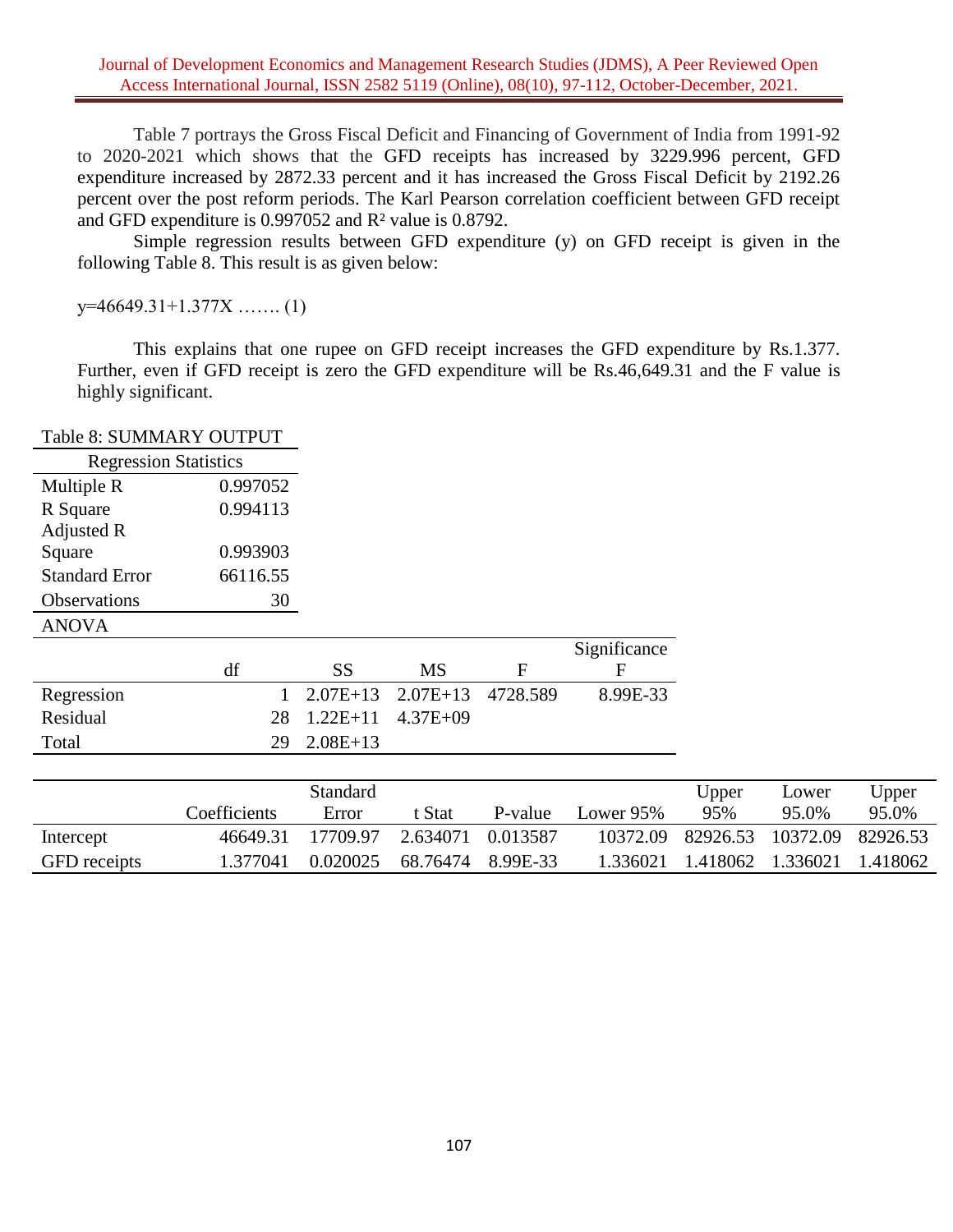

Multiple regression (step wise in the same order as given in the equation) of the following form has been used to test the relationship among GFD, external finance, market borrowing, other borrowings and draw down of cash balances.

 $Y = a+b_1x_1 + b_2x_2 + b_3x_3 + b_4x_4$ Where Y=GFD a=constant  $x_1$ =external finance  $x_2$ =market borrowing  $x_3$ =other borrowings x4=draw down of cash balances  $b_1$ ,  $b_2$ ,  $b_3$  and  $b_4$  are coefficients. The results of the regression coefficients are given in the following Table 9.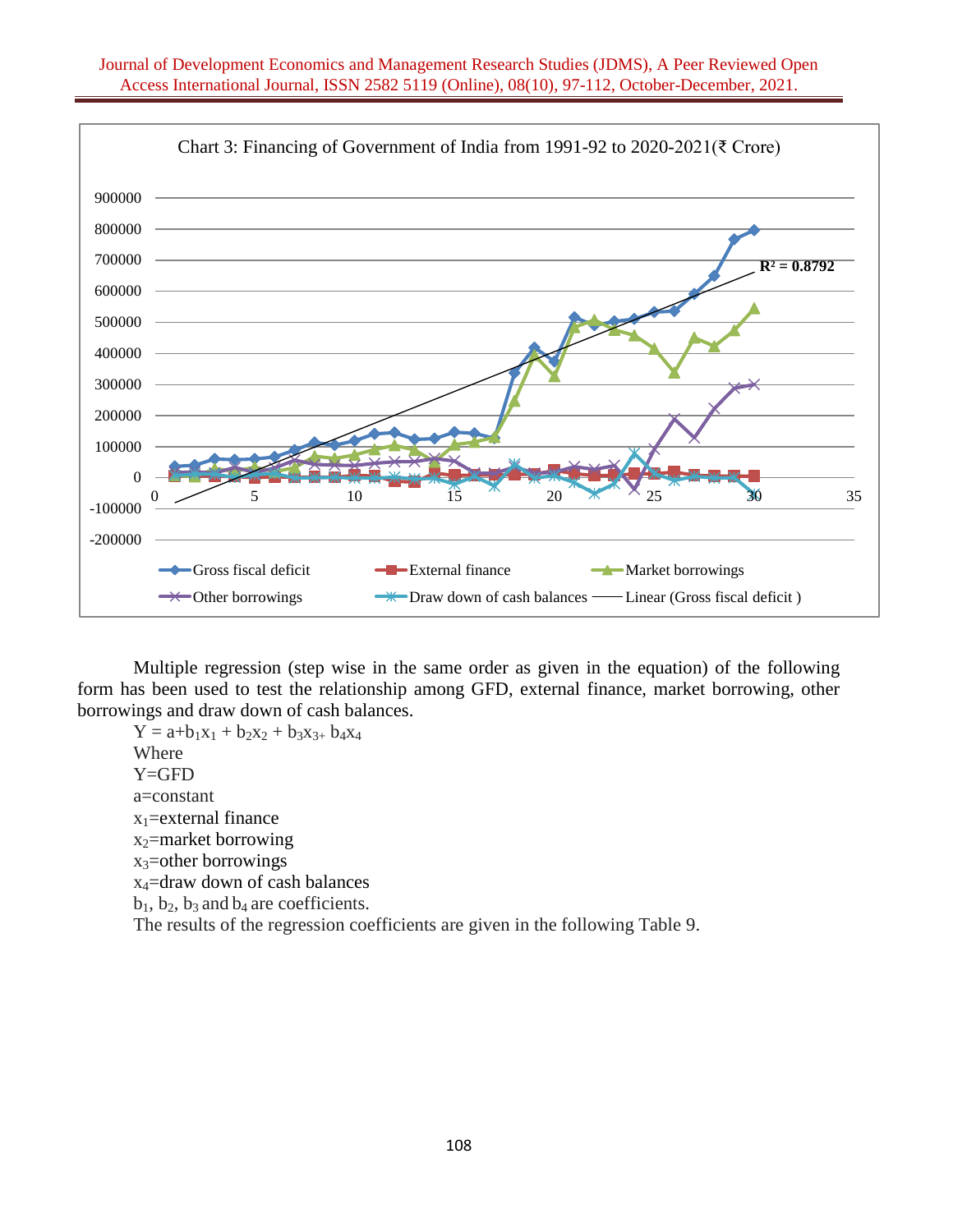| Table 9: Multiple regression Coefficients <sup>a</sup> among GFD |                                             |                |            |              |              |      |  |  |  |  |
|------------------------------------------------------------------|---------------------------------------------|----------------|------------|--------------|--------------|------|--|--|--|--|
| Model                                                            |                                             | Unstandardized |            | Standardized | $\mathbf{t}$ | Sig. |  |  |  |  |
|                                                                  |                                             | Coefficients   |            | Coefficients |              |      |  |  |  |  |
|                                                                  |                                             | B              | Std. Error | Beta         |              |      |  |  |  |  |
| 1                                                                | (Constant)                                  | 214155.544     | 55912.079  |              | 3.830        | .001 |  |  |  |  |
|                                                                  | <b>External finance</b>                     | 11.838         | 5.781      | .361         | 2.048        | .050 |  |  |  |  |
| $\overline{2}$                                                   | (Constant)                                  | 32255.265      | 19778.402  |              | 1.631        | .115 |  |  |  |  |
|                                                                  | <b>External finance</b>                     | $-.911$        | 1.876      | $-.028$      | $-.486$      | .631 |  |  |  |  |
|                                                                  | Market borrowings                           | 1.206          | .071       | .973         | 17.007       | .000 |  |  |  |  |
| 3                                                                | (Constant)                                  | 5576.064       | 6922.270   |              | .806         | .428 |  |  |  |  |
|                                                                  | <b>External finance</b>                     | 1.437          | .653       | .044         | 2.199        | .037 |  |  |  |  |
|                                                                  | Market borrowings                           | .991           | .028       | .799         | 35.214       | .000 |  |  |  |  |
|                                                                  | Other borrowings                            | .901           | .062       | .302         | 14.529       | .000 |  |  |  |  |
| $\overline{4}$                                                   | (Constant)                                  | 1.703          | 3.708      |              | .459         | .650 |  |  |  |  |
|                                                                  | <b>External finance</b>                     | 1.000          | .000       | .030         | 2868.666     | .000 |  |  |  |  |
|                                                                  | Market borrowings                           | 1.000          | .000       | .807         | 67043.573    | .000 |  |  |  |  |
|                                                                  | Other borrowings                            | 1.000          | .000       | .335         | 29088.312    | .000 |  |  |  |  |
|                                                                  | Draw down of cash                           | 1.000          | .000       | .098         | 9638.331     | .000 |  |  |  |  |
|                                                                  | balances                                    |                |            |              |              |      |  |  |  |  |
|                                                                  | a. Dependent Variable: Gross fiscal deficit |                |            |              |              |      |  |  |  |  |

The step wise multiple regression analysis results between GFD and financing of GFD variables like external finance and internal finance (market borrowings, other borrowings and draw down of cash balances) is given in Table 9. Highly influencing parameter is external finance on GFD which comes in Model 1 and the result is as given below:

 $Y=214155.54+11.838 x_1.....(2)$ 

The regression coefficients of model one for external finance is 11.838 which explains that one rupee increase in external finance will increase the GFD by Rs.11.84. Therefore, financing the GFD through external finance must be dropped in accordance the policy formulation as enshrined in our New Economic Policy. In model three, the regression coefficients of the external finance is 1.437, market borrowing is 0.991, for other borrowings is 1.206 and for draw down of cash balances is 0.901.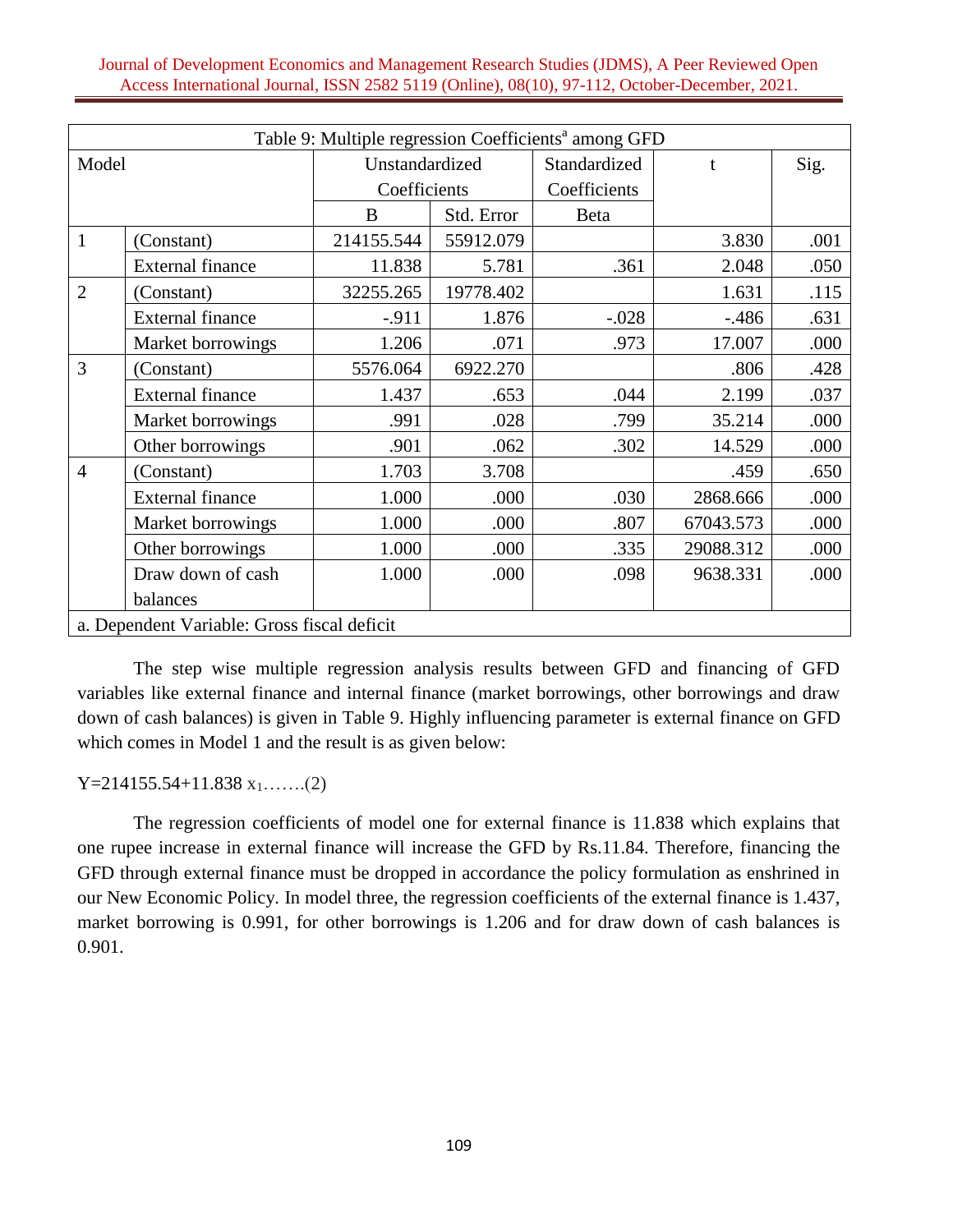### **CONCLUSION**

In India, the tax net revenue has increased by 3267.31 percent, non-tax revenue by 2412.24 percent, revenue receipt by 3030.62 percent, capital receipt by 2788.38 percent and total receipt by 2960.30 percent from 1991 to 2021. The capital receipts from 1991-92 to 2020-2021 shows that the net market borrowings increased by 6001.704 percent, recovery of loans by 248.58 percent, disinvestment receipts by 6867.23 percent, and total capital receipts by 2788.38 percent from 1991-92 to 2020-2021, but net external loans declined by 85.63 percent during the same periods. The revenue expenditure increased by 3196.11 percent, capital expenditure increased by 1415.03 percent, and total expenditure increased by 2730.56 percent from 1991-92 to 2020.2021.

Revenue receipts and revenue expenditure are recurring expenses of the government. The total expenditure in 2021-22, is expected Rs 34,83,236 crore, which is one percent more than the revised estimate of 2020-21 and it has increased at an annual rate of 14 percent over 2019-20. The interest payments is Rs 8,09,701 crore in 2021-22, which is 17 percent higher than the revised estimate of 2020-21. In 2021-22, the total expenditure on subsidies is estimated to be Rs 3,69,899 crore, an annual increase of 19 percent over 2019-20. The total expenditure on subsidies is estimated to be Rs 3,69,899 crore in 2021-22 with an annual increase of 19 percent over 2019-20. This is largely due to a higher allocation to food subsidy (Rs 2,42,836 crore in 2021-22 with a 49 percent annual increase as compared to 2019-20), followed by fertiliser subsidy (Rs 79,530 crore in 2021-22 which is one percent annual decrease as compared to 2019-20), petroleum subsidy (40 percent decrease from 2019-20 to 2021-22) and so on. The gap between total capital receipts and total expenditure are widening from 2006-07 onwards. The total expenditure moves away far more than total capital receipts and it is very bad due to the Covid-19. The commendable economic growth achieved by the Indian economy during the reform periods has been slowed down by the unexpected attack of Covid-19. The economic situation is worsened by the consequent waves of the pandemic and entire gamut of Government machinery is put into action only to contain the spread of the killer virus with huge recovery packages.

### **REFERENCES**

- 1. A.C. Pigou (947). A study in Public Finance, (Macmillan, 1947), p.31
- 2. Adam Smith: The Wealth of Nation IV.IX.51. Cannan edition, reprinted by Methnen and Co., 1961.
- 3. James M..Buchanan and Gordon Tullock (1962). The Calculus of Current, The University of Machigan Press, An Arbar 1962, pp.15-17.
- 4. Cedric Sandford (1983). Economics of Public Finance, (Pergamon International Library of Science,Technology, Engineering and Social Studies, Published by Pergamon Press, Oxford, 1983), pp.31-35.
- 5. P.T. Bauer, and B.S. Yamey. The Economics of Under-developed Countries (Cambridge University Press, Nisbert, 1963), pp.13-170.
- 6. Paul A. Samuelson (1967). Economics, (Mc Graw Hill Book Company, 1967), p.147
- 7. Jesse Burkhead and Jerry Miner (1971). Public Expenditure, Macmillan, London, 1971 p.41.
- 8. Friedman, M., 1978. The Limitations of Tax Limitation. Policy Review, Issue 5, pp. 7-14.
- 9. John F.Due and Ann F.Friedlaender (1977). Government Finance: Economics of the Public Sector, Irwin (Richard D.) Inc.,U.S.; 6th Revised edition (1 December 1977).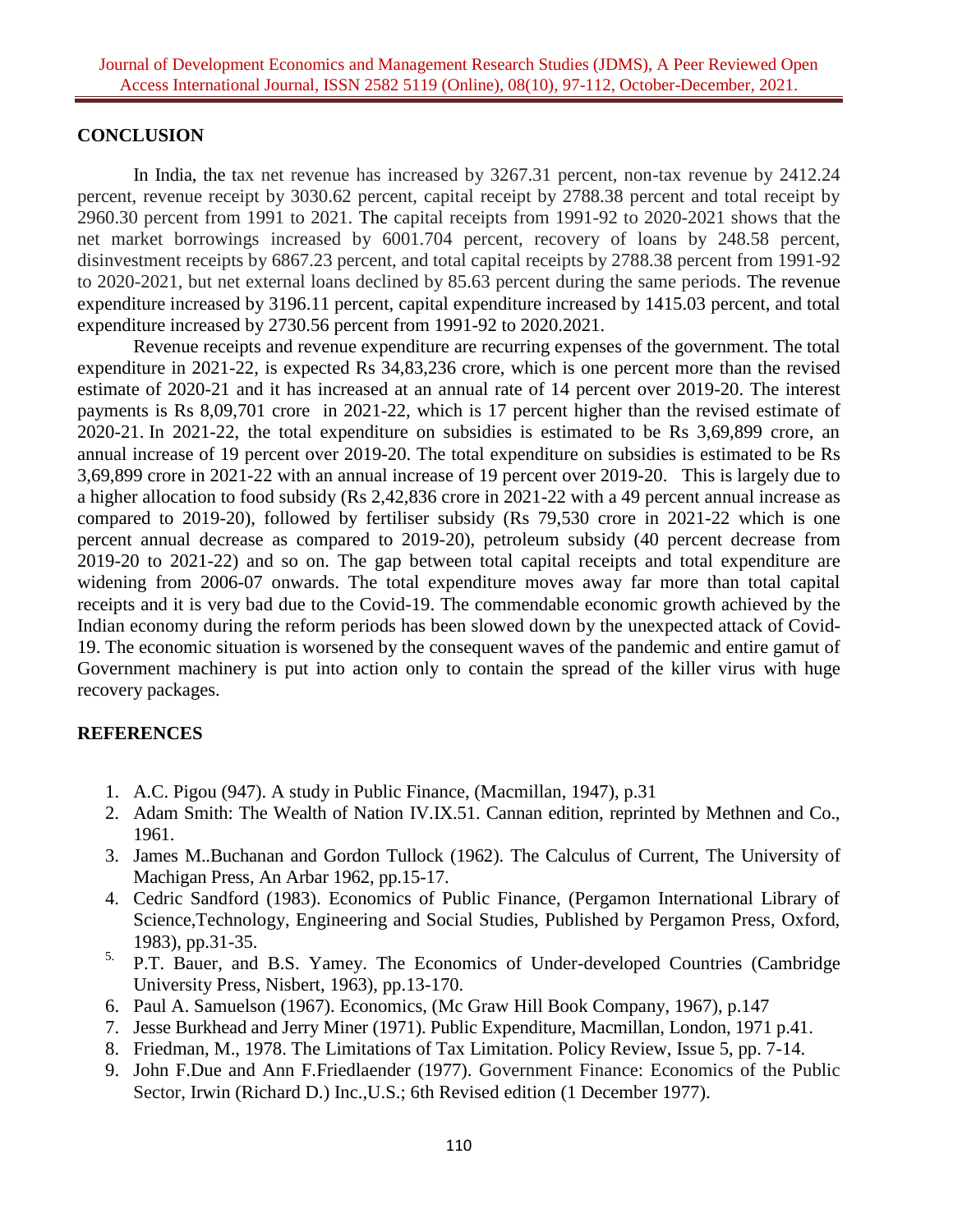- 10. R.A.Musgrave and Peggy B. Musgrave (1976). Public Finance in Theory and Practice (McGraw-Hill Kogakusha Ltd., New Delhi, 2nd edition, 1976, p134.
- 11. As quoted in Mark Blaug (1978). Economic Theory in Retrospect, Vikas Publishing House Pvt., Ltd., 1978, p.684.
- 12. Allen Peacock (1979). The Economic Analysis of Government and Related Themes, Martin Robertson, GalGotia Publications, New Delhi, 1979, p.39.
- 13. S.Thirunavukkarasu (1999). "Tamil Nadu and New Economic Policy; A study of Social Infrastructure and Economic Development" Paper Presented in the UGC sponsored seminar conducted by the Department of Economics, University of Madras, P.G. Extension centre, Vellore in 1999.
- 14. Deepak S.Parek (2000)."Social Infrastructure and the Fiscal Deficit", Chairman's speech at the annual meeting of Infrastructure Learning and Financial Services Limited, as reported in The Hindu**,** 19.9.2000, p.11.
- 15. Fan, Shenggen, Hazell, Peter and S.K Thorat (2000). Impact of Public Expenditure on Poverty in Rural India", Economic and Political Weekly, Vol. xxxv, No.40, September-October 6, 2000, pp.3581 -3595.
- 16. Micheal Bleany, Norman Gemmell, and Richard Kneller (2001). Testing the endogenous growth model: public expenditure, taxation, and growth over the long run, Canadian Journal of Economics,Vol.34, No.1, 2001, p 53.
- 17. John J. Seater: Government Debt and Deficit, [http://www.econlib.org/cgi-bin/copyright.pl.](http://www.econlib.org/cgi-bin/copyright.pl)
- 18. R.J.Barro (1995). Optimal Debt Management, National Bureau of Economic Research Working Paper 5327, 1995, pp.9-15.
- 19. Carmen Reinhart and Kenneth Rogoff (2013). Financial and Sovereign Debt Crises: Some Lessons Learned and Those Forgotten, IMF Working Paper No. 13/266, December 24, 2013, p.1.
- 20. Petia Topalova and Dan Nyberg (2010). What Level of Public Debt Could India Target? IMF Working Paper WP/10/7, Asia and Pacific Department, International Monetary Fund, 2010, pp.1-12.
- 21. Reserve Bank of India: A Brief History of Public Debt in India, www.rbi.org.in.
- 22. The Economic Times (2012). India less vulnerable from Public Debt compared to other Nations, Mar 6, 2012.
- 23. Government of India (2014). Public Debt Management quarterly report July-September, 2014, pp.1-25.
- 24. Harun R Khan (2014). Public Policy & Management: Debt Management, 9th Annual International Conference, Indian Institute of Management, Bangalore, 11 August 2014, pp.1- 10.
- 25. International Monetary Fund World Bank, 2003, p.5
- 26. Gandhi, R (2014). Sovereign debt management in India: interaction with monetary policy, Reserve Bank of India, BIS Papers No 67, 2014, p.1.
- 27. Abha Prasad, Malvina Pollock, Ying Li (2013). Small States: Performance in Public Debt Management, World Bank, Washington, DC, 2013, p.1.
- 28. Harun R Khan (2014): Public Debt Management Reflections on Strategy and Structure,  $9<sup>th</sup>$ Annual International Conference on "Public Policy & Management: Debt Management, Indian Institute of Management, Bangalore, 11 August 2014, pp.1-10.
- 29. Sivakumar, B (2012). Tamil Nadu debts mount, but experts not alarmed, The Times of India, Nov 5, 2012.